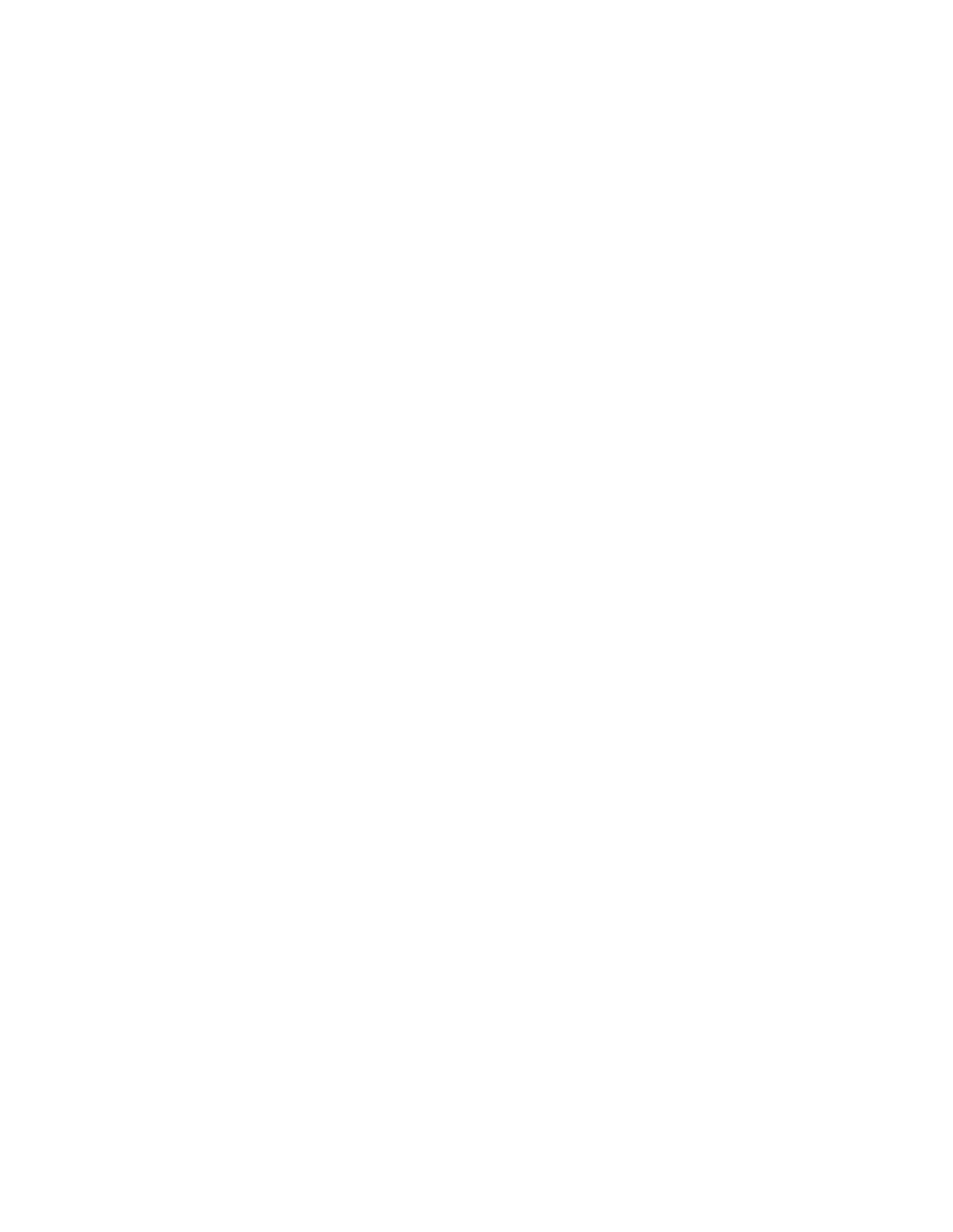

## **10.0 BIBLIOGRAPHY**

- 1. Alta Planning + Design and KOA Corporation, *2009 OCTA Commuter Bikeways Strategic Plan*, May 2009.
- 2. American Society of Civil Engineers (ASCE), Journal of Construction Division, *Vibrations During Construction Operations*, September 1974.
- 3. Brian F. Smith and Associates, Inc., *Cultural Resources Study for the Portola Center Project*, August 29, 2011.
- 4. Brian F. Smith and Associates, Inc., *Paleontological Resource Assessment, Portola Center Project, Lake Forest, Orange County, California*, August 18, 2011.
- 5. California Air Pollution Control Officers Association, C*EQA & Climate Change: Evaluating and Addressing Greenhouse Gas Emissions from Projects Subject to the California Environmental Quality Act*, 2008.
- 6. California Air Resources Board, *EMFAC2007 Release*, April 14, 2010. http:// [www.arb.ca.gov/msei/onroad/latest\\_version.htm](www.arb.ca.gov/msei/onroad/latest_version.htm).
- 7. California Air Resources Board, *Aerometric Data Analysis and Measurement System* (*ADAM) Air Quality Data Statistics*, [http://www.arb.ca.gov/adam/welcome.html,](http://www.arb.ca.gov/adam/welcome.html) accessed on June 19, 2013.
- 8. California Air Resources Board, *Climate Change Proposed Scoping Plan – A Framework for Change*, October 2008.
- 9. California Department of Conservation Division of Mines and Geology, *A General Location Guide for Ultramafic Rocks in California – Areas More Likely to Contain Naturally Occurring Asbestos Report*, August 2000, <http://minerals.usgs.gov/>minerals/pubs/state/980601mp.pdf, accessed April 2010.
- 10. California Department of Transportation (Caltrans), *Transportation Related Earthborne Vibrations*, January 23, 2004.
- 11. California Division of Mines and Geology (CDMG), *State of California Seismic Hazard Zones, El Toro Quadrangle,* January 17, 2001.
- 12. California Employment Development Department, Labor Market Information Center, *Monthly Labor Force Data for Cities and Census Designated Places February 2013 with March 2012 Benchmark*, March 29, 2013
- 13. California Environmental Quality Act, 1970, as amended, Public Resources Code Sections 21000-21178.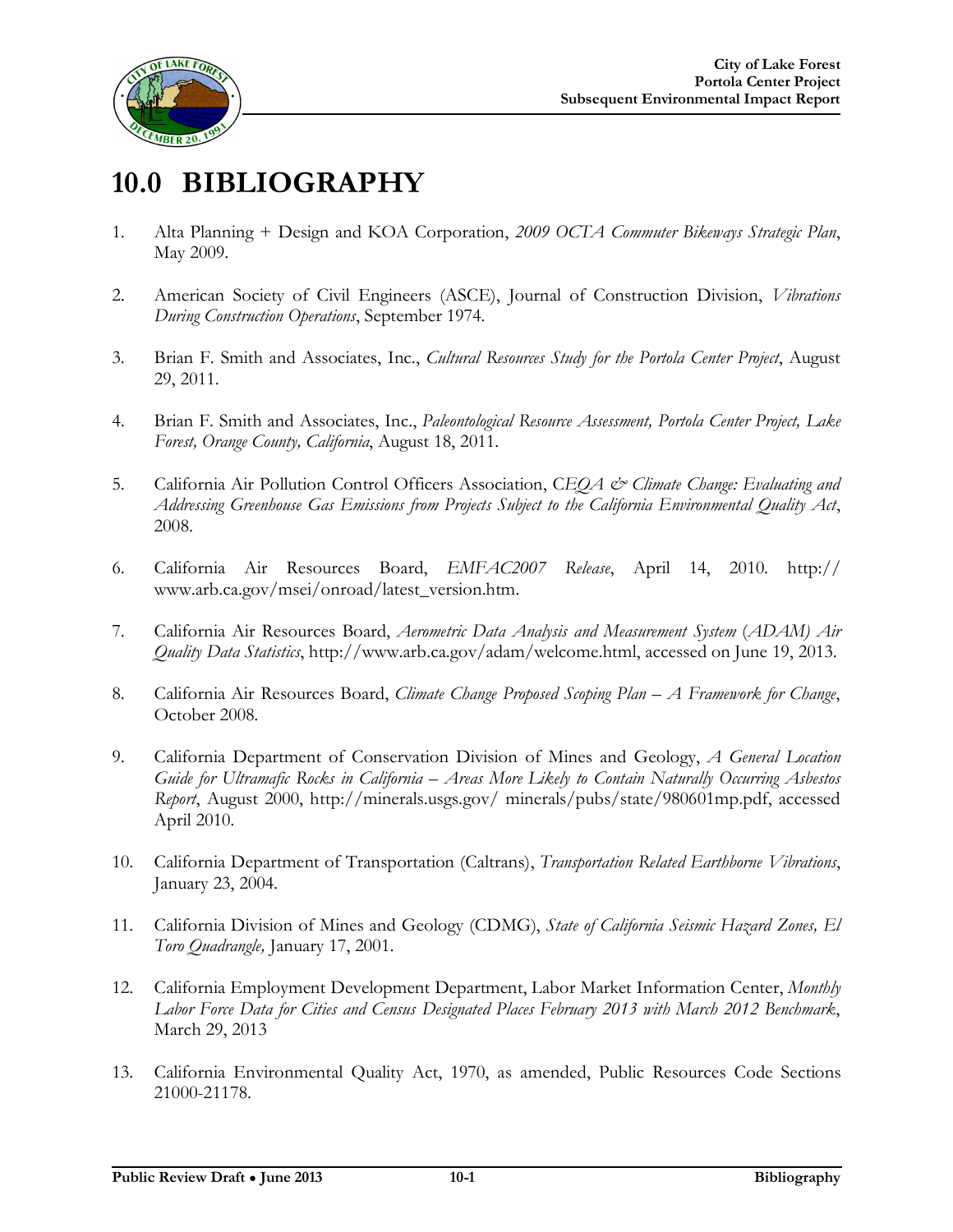

- 14. California Regional Water Quality Control Board San Diego Region, *Water Quality Control Plan for the San Diego Basin (9)*, September 8, 1994 with amendments effective on or before April 4, 2011.
- 15. California Regional Water Quality Control Board Santa Ana Region, *Updated Water Quality Control Plan for the Santa Ana River Basin (8)*, January 28, 1994.
- 16. California State Office of Planning and Research, *Noise Element Guidelines*, October 2003, [http://www.opr.ca.gov/planning/publications/General\\_Plan\\_Guidelines\\_2003.pdf](http://www.opr.ca.gov/planning/publications/General_Plan_Guidelines_2003.pdf).
- 17. City of Lake Forest, *CEQA Significance Thresholds Guide*, published November 20, 2001, revised March 2009.
- 18. City of Lake Forest, *City of Lake Forest General Plan*, dated June 1994 and Amended July 1, 2010.
- 19. City of Lake Forest, *Municipal Code*, adopted 1996, recodified in 2007, updated 2009/2010.
- 20. City of Lake Forest, *Retaining Wall Design Guidelines*, approved on June 15, 2010.
- 21. Design Fusion International, Inc., *Portola Center Area Plan*, April 4, 2012.
- 22. Dudek, *Environmental Noise Assessment for the Portola Center Project*, January 31, 2013.
- 23. EIP Associates, *City of Lake Forest Opportunities Study Draft Program EIR*, May 23, 2008.
- 24. Federal Transit Administration, *Transit Noise and Vibration Impact Assessment Guidelines*, May 2006, [http://www.fta.dot.gov/documents/FTA\\_Noise\\_and\\_Vibration](http://www.fta.dot.gov/documents/FTA_Noise_and_Vibration) Manual.pdf.
- 25. Geocon, Inc., *Geotechnical Investigation for Portola Center North Tentative Tract No. 17300, Lake Forest, California*, April 16, 2013.
- 26. Geocon, Inc., *Geotechnical Investigation for Portola Center South Tentative Tract No. 15353, Lake Forest, California*, July 6, 2012.
- 27. Geocon, Inc., *Addendum to Geotechnical Investigation for Portola Center North Tentative Tract No. 15353, Lake Forest, California*, April 1, 2013.
- 28. Google Earth Maps,<http://maps.google.com>, accessed April 2013.
- 29. Hunsaker & Associates Inc., *Hydrology Study for TTM 15353 & 17300*, February 19, 2013.
- 30. Hunsaker & Associates Inc., *Tentative Tract Map No. 15353*, April 2, 2013.
- 31. Hunsaker & Associates Inc., *Tentative Tract Map No. 17300*, April 2, 2013.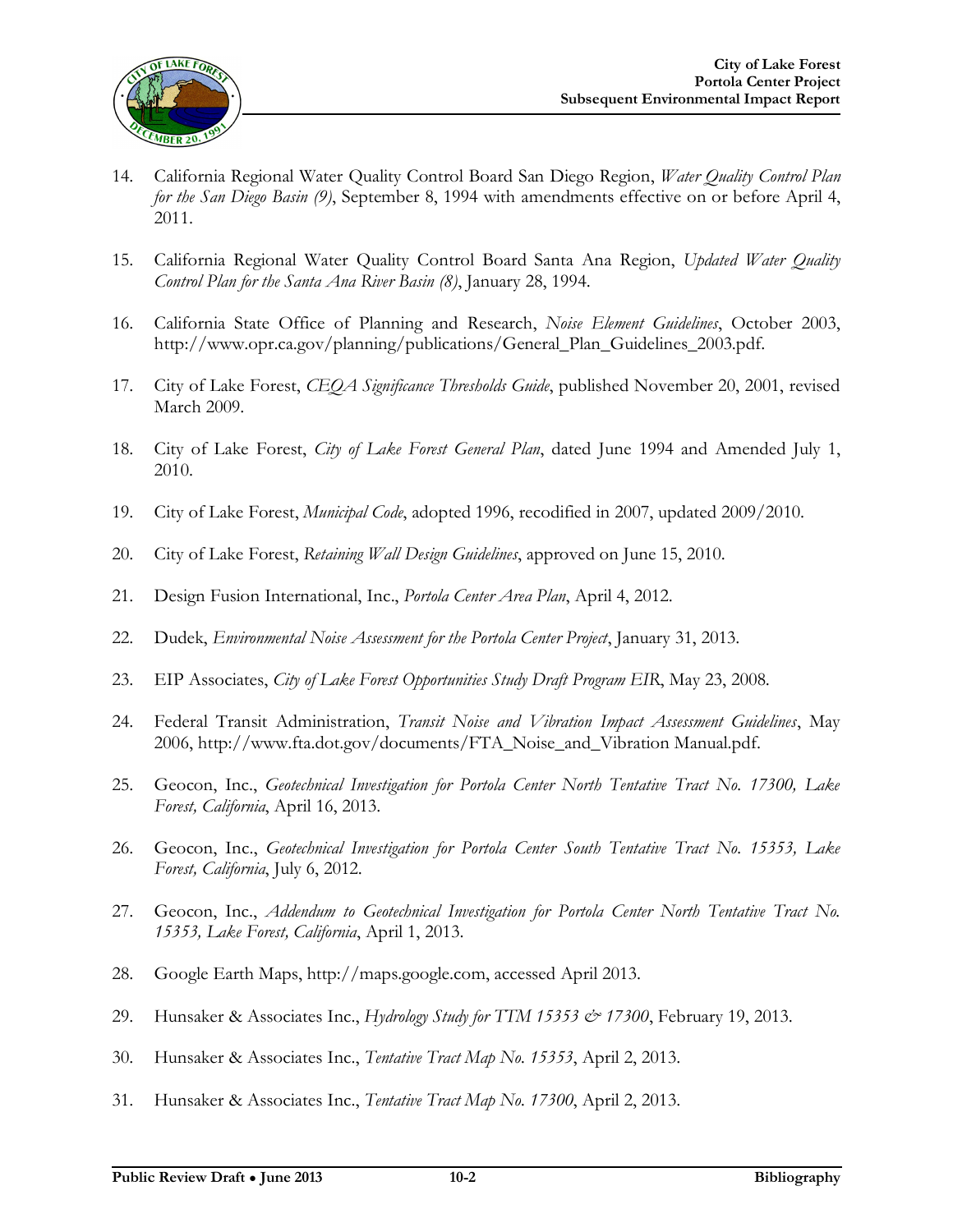

- 32. Hunsaker & Associates Inc., *Water Quality Management Plan (WQMP) for Portola Center Tentative Tract Map No. 15353 Lake Forest, CA*, March 18, 2013.
- 33. Hunsaker & Associates Inc., *Water Quality Management Plan (WQMP) for Portola Center Tentative Tract Map No. 17300 Lake Forest, CA*, March 18, 2013.
- 34. Intergovernmental Panel on Climate Change, *Climate Change, The Science of Climate Change – Contribution of Working Group I to the Second Assessment Report of the IPCC*, 1996.
- 35. Official Website of the City of Lake Forest, [http://www.lakeforestca.gov/,](http://www.lakeforestca.gov/) accessed June 2011.
- 36. Orange County Transportation Authority official website, [http://octa.net/.](http://octa.net/)
- 37. Orange County Transportation Authority, Orange County Bikeways Map.
- 38. United States Environmental Protection Agency, *Noise Effects Handbook – A Desk Reference to Health and Welfare Effects of Noise*, October 1979, revised July 1981, [http://www.nonoise.org/library/handbook/handbook.htm.](http://www.nonoise.org/library/handbook/handbook.htm)
- 39. Soil Retention Designs, Inc., *Verdura 40/60 Retaining Wall Feasibility Design and Response to Plan Review Comments from the City of Lake Forest (for Tentative Tract Map Number 17300)*, August 10, 2012.
- 40. Soil Retention Designs, Inc., *Verdura 40/60 Retaining Wall Feasibility Design and Response to Plan Review Comments from the City of Lake Forest (for Tentative Tract Map Number 15353)*, August 10, 2012.
- 41. South Coast Air Quality Management District, *California Emissions Estimator Model*, 2011. [http://www.caleemod.com/.](http://www.caleemod.com/)
- 42. South Coast Air Quality Management District, *CEQA Air Quality Handbook,* November 1993.
- 43. South Coast Air Quality Management District, *Localized Significance Thresholds*, <http://aqmd.gov/ceqa/handbook/LST/LST.html>, October 21, 2009.
- 44. South Coast Air Quality Management District, *Minutes for the GHG CEQA Significance Threshold Stakeholder Working Group #15*, September 28, 2010. <http://www.aqmd.gov/ceqa/handbook/> GHG/2010/sept28mtg/wkgp15minutes.pdf.
- 45. South Coast Air Quality Management District, *Final Localized Significance Threshold Methodology,* July 2008.
- 46. South Coast Air Quality Management District, *2012 Air Quality Management Plan*, 2012.